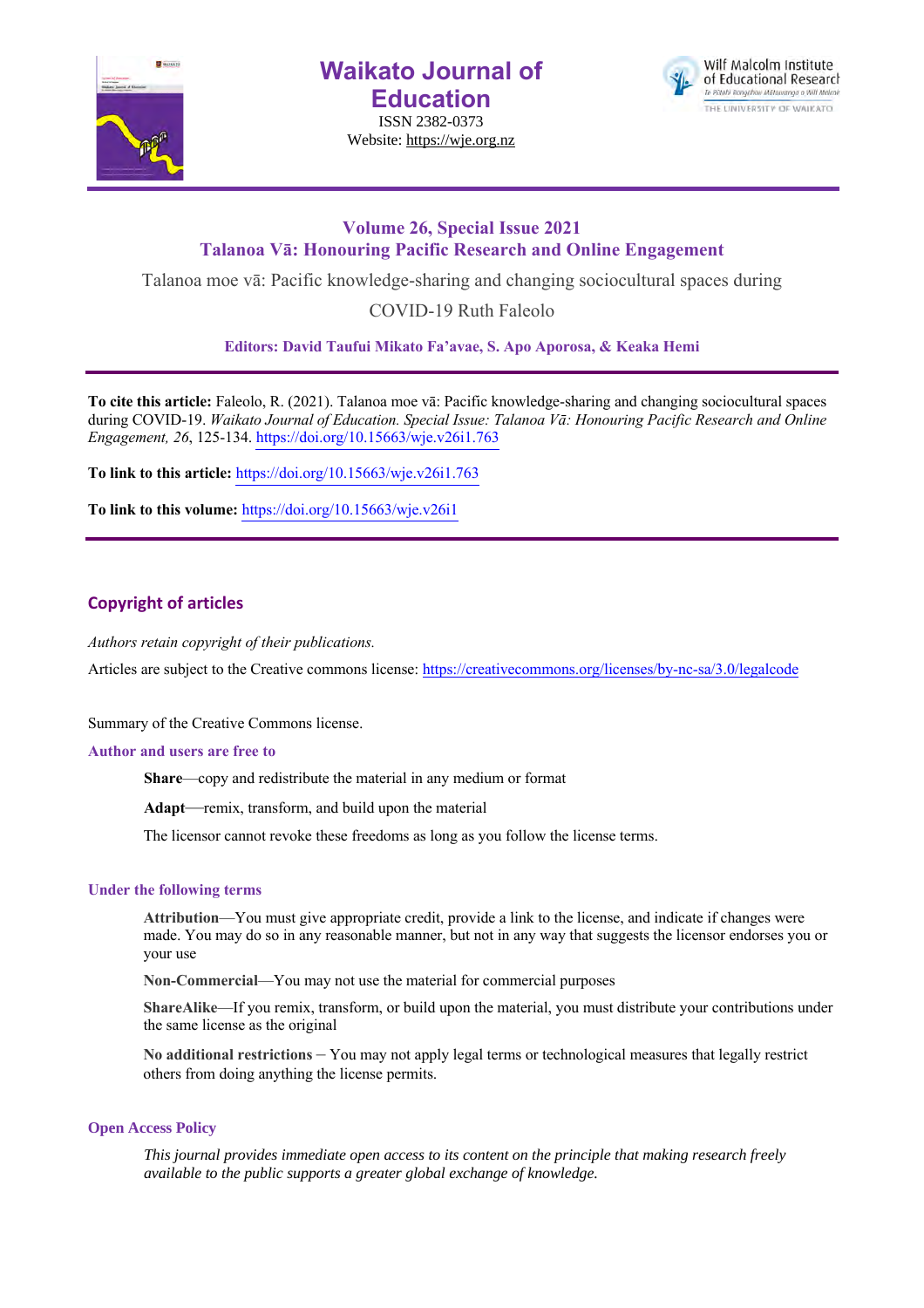# **Waikato Journal of Education**

Te Hautaka Mātauranga o Waikato



Volume 26, Special Issue: Talanoa Vā: Honouring Pacific Research and Online Engagement

# *Talanoa moe vā***: Pacific knowledge-sharing and changing sociocultural spaces during COVID-19**

**Ruth Faleolo**  La Trobe University Australia

# **Abstract**

*This paper is a consideration of how the method/methodology of* talanoa *and* vā*, can be used online by Pacific researchers to respond to the current pandemic's effect on the traditional face-to-face physical spaces used for knowledge-sharing. The following discussion examines and explores the two concepts:*  talanoa *and* vā*. It is important to understand how these research approaches work in a multi-sited research context, particularly when travel regulations and social distancing rules require Pacific researchers and their informants to keep physically apart. Virtual sociocultural spaces have become increasingly important to Pacific knowledge-sharing. As a Pacific researcher, I share my thoughts on*  talanoa *and* vā *and how these concepts have been transferred online in previous research (2015–2019) and more recently, during COVID-19.* 

# **Keywords**

Pacific knowledge; research method/methodology; sociocultural spaces; *talanoa; vā*

# **Positionality statement**

*'Oku ou tōmu'a tuku a e fakafeta'i kihe 'Eiki; ke langilangi'ia pe ia!*

*Mālō e lelei. Ko 'eku hingoa ko Lute Faleolo. Koe taahine au a Faifekau 'Ahoia 'Ilaiū mo Faifekau Lose 'Ilaiū. 'Oku ou lele mai mei he kolo kakala ko Mu'a 'i Tatakamotonga, 'i Tongatapu. Naaku tupu hake 'i Okalani 'Nuusila, pea toki ma'u mali o takai fala ki Haamoa 'o ma toki folau mai kihe fonuani ko Aositelelia, ke fai ha laka 'e hoko ko ha fakalakalaka kihe ma kii famili.*

*'Oku ou lolotonga fekumi kihe kakai Pasifika 'oku nau nofo 'i Aositilelia, ka 'oku nau kei folau fakataimi pe, mo ngaue kihe ngaahi fonua 'oku nofo'i ai e tau kainga Tonga, hange ko Nu'usila, 'Amelika, mo Tonga. 'Ofa ke hoko ae ngaue koeni koe tapuaki kihe kainga Tonga kotoape. 'Ofa moe lotu.*

I first and foremost give praise to the Lord; may He alone be glorified!

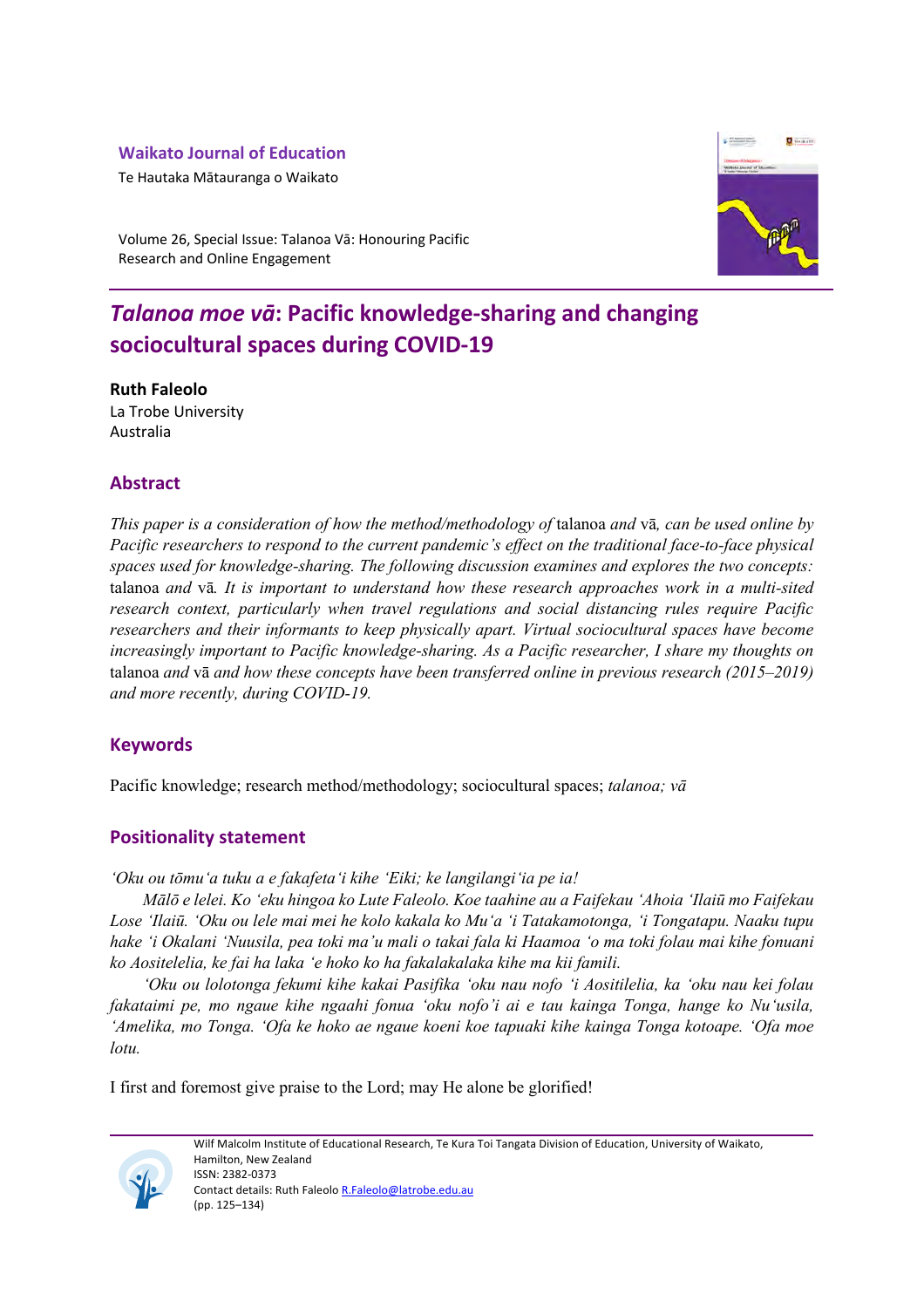Greetings. My name is Ruth Faleolo. I am the daughter of Pastor 'Ahoia 'Ilaiū and Pastor Lose 'Ilaiū. I have originated from the village known as the 'town of fragrance' named Mu'a in the area of Tatakamotonga, on Tongatapu Island. I was born and raised in Auckland, New Zealand, and then met my Samoan husband who has travelled with our children and I to where we now reside, in Australia. We came here to provide a better way of life for our family.

My current research is a study of Pacific peoples residing in Australia, yet their mobilities include temporal or long-term travel to other countries where their Tongan collectives also reside, including New Zealand, America, and Tonga. It is my desire that this research work will benefit all Tongan collectives. In love and prayers.

### **Dedication**

For Nehemiah Thomas Faleolo (2003–2020), our beloved son, who inspired us to broaden our horizons and continues to inspire us in our reflexivity.

### **Introduction**

The method/methodology of *talanoa* and *vā* can be used online by Pacific researchers to respond to the current pandemic's effect on the traditional face-to-face physical spaces used for knowledge-sharing. The following discussion examines and explores the two concepts: *talanoa* and *vā.* It is important to understand how these research approaches can work in a multi-sited research context, particularly when travel regulations and social distancing rules require Pacific researchers and their informants to keep physically apart. Virtual sociocultural spaces<sup>1</sup> have become increasingly important to Pacific knowledge-sharing. As a Pacific researcher, I share my thoughts on *talanoa* and *vā* and how these concepts have been transferred online in previous research (2015–2019) and more recently, during COVID-19.

*'Talanoa moe vā'* is the Tongan phrase used in the first part of the title. This statement suggests that the two concepts of *talanoa* and *vā* are linked somehow. The following discussion explores this link with the purpose of showing how this forms an ethical way to carry out Pacific research, particularly as we move further into a sphere of online knowledge-sharing. This discussion draws from my PhD experience (2015–2019) and current post-doctoral work (2020). During my study of multi-sited trans-Tasman migrant groups in 2015, I had developed the e-*talanoa* method in response to Pacific informants' requests to use online forums for *talanoa*. <sup>2</sup> This further set the stage for continued online research with Pacific peoples, across the globe, during the COVID-19 pandemic where it was only natural that most, if not all, Pacific informants preferred using an online forum for their knowledgesharing. The purpose of this paper is to share a Pacific researcher's reflexive learning journey, utilising *talanoa* and e-*talanoa* as part and parcel of *tauhi vā,*<sup>3</sup> a research approach more commonly referred to by Pacific researchers as *vā*. It must be said, at the outset, that my work as a Pacific researcher, whether working online or face-to-face, stems from my personal understandings and experiences of maintaining sociospatial relationships; *tauhi vā,* a process that has been taught and continually re-taught to me by my mother, since my childhood, and is continually demonstrated by the Pacific peoples I have lived among, and worked alongside, over the last forty years. These life experiences of *tauhi vā* informs my practice. They have occurred in the vast contexts of my Tongan homeland, my South Auckland neighbourhoods, during my travels to extended families across Australia and the United States, and in my current extension of home, in Brisbane. The consistency of *tauhi vā* across these places speak volumes about how our Pacific people function as collectives, not restricted by the boundaries of time and space, but rather enthused to maintain these practices in between space and time.<sup>4</sup> We are founded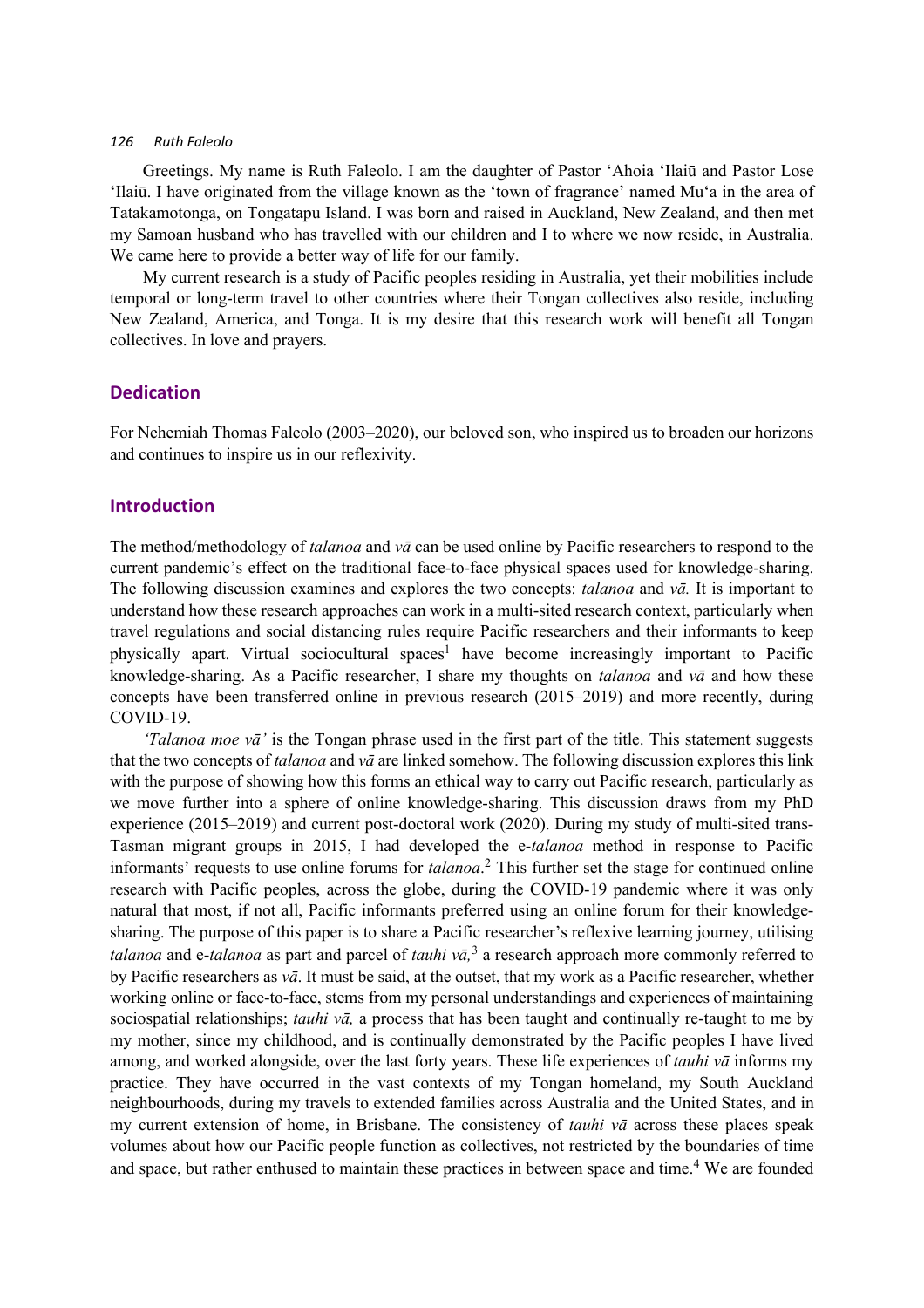on joint sociocultural spaces between us. These important spaces have been maintained, over the years, by *talanoa* and more recently, e-*talanoa.*

As a Pacific researcher, I have always been driven by a desire to do right by my people and to represent 'their stories' as accurately as possible. Growing up in South Auckland, I was always acutely aware that the statistics and media were constantly stacked against us. Why? In my mind, I understood the way things worked. Money-driven journalists during the eighties needed a good story to sell their papers, and it was easier for them to sell the poorer suburbs short than to tell their own sad stories, or even the positive truths about the local talent and amazing happenings in my neighbourhood. These experiences drive me as a researcher; the knowledge that I have about what is really going on and the fact that I could correct the statistics and re-tell our stories and truths from our people's perspective, and with no apologies for going against the grain. I remember sitting in a symposium with some well-known Australian anthropologists and historians, hosted by Deakin University in Melbourne, a few years ago, listening to important dialogue about our Pacific peoples in Australia, and as I looked around the room, I noticed that there were only three Pacific people sitting in the room, out of the fifteen experts attending. I remember its significance because as the discussion about Pacific Islanders living in Australia ensued, I could no longer contain myself from politely nodding and listening; I started to question where their statements about my people had been drawn from, and to whom had they spoken with to gather this information. After sharing my thoughts on what I knew to be more accurate statements and redirecting the discussion to better understandings of 'my people', I grew frustrated. Following this, the late Tracey Banivanua Mar (a strong advocate for recording Pacific histories and narratives accurately<sup>5</sup>) talked with me and firmly encouraged me to 'keep asking those big questions.' Her words remain vivid in my memory as I write this paper; in the same vein, I encourage all Pacific researchers who seek to unveil truths in their research work that will accurately represent Pacific people and their voices. Keep asking those big questions.

Before I continue this discussion, it is important to acknowledge the work that has come before this current work. So let us revisit these important developments of the Pacific research concepts of *talanoa*  and *vā.*

#### *Talanoa moe vā*

Pacific Island worldviews are largely focused on relationship-building and maintaining good social relationships. Therefore, researching within Pacific contexts requires the full engagement of the researcher during interviews and observations, seeking to understand both verbal and non-verbal language used within Pacific contexts. Anae (2016) explains the significance of undertaking research within Pacific contexts that is guided by 'reciprocal' respect. *Talanoa* is a preferred methodology within Pacific research contexts because it nurtures social spaces by embracing cultural protocol. Although *talanoa* is simply defined as a free-flowing conversation that involves the sharing of stories, thoughts, and feelings (Fa'avae et al., 2016; Ioane, 2017; Vaioleti, 2006), this way of collecting Pacific knowledge should be undertaken with a deeper understanding of the social spaces in which *talanoa* occurs and of how it is best done. For instance, when speaking with a family leader, a church leader or community leader, there are expected and respectful ways that a Pacific researcher should be dressed to address this person, provide information, and conduct the interview in a culturally appropriate way. Ka'ili (2008) maintains that embracing 'relationality' in research means to apply sociospatial and other behavioural rules of relating to people, spaces and their knowledge in a culturally responsive and appropriate way. This is important to understand when researching Pacific peoples because they view reciprocal relationships as 'social spaces' needing to be nurtured. The concepts of *tauhi vā* (Tongan) or *teu le vā* (Samoan) in Pacific research means to 'nurture social relations' (Anae, 2016; Ka'ili, 2017). Ka'ili (2017) further suggests the significance of  $v\bar{a}$  is in the act of 'maintaining' these spaces. Therefore, it is my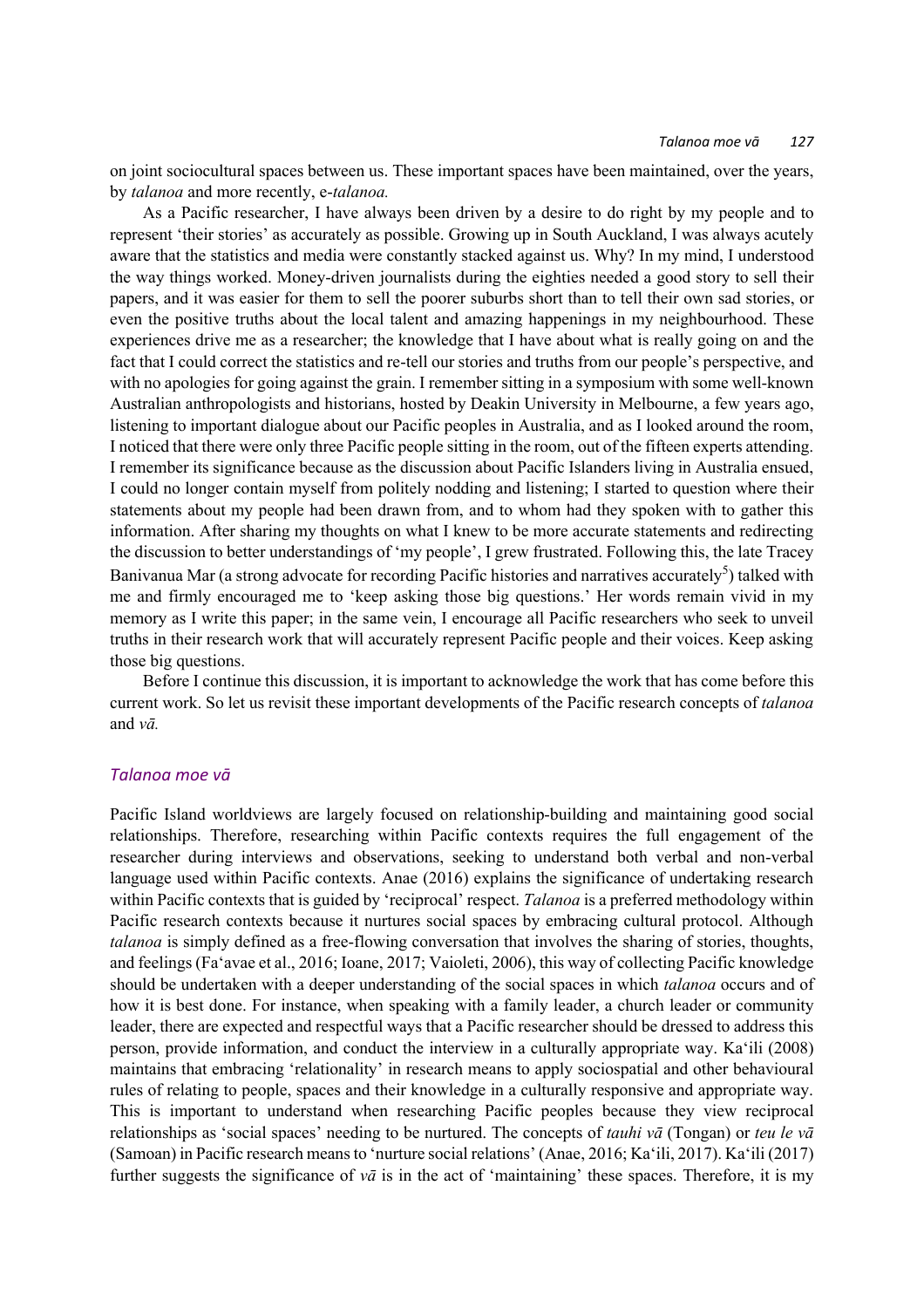personal understanding that this 'maintaining of social spaces' should be an ongoing action within research practice. Therefore, on entering *talanoa* with Pacific, the object should be to maintain social spaces and relationships.

Halapua (2003) makes an important link between *vā* and *talanoa* by explaining that *talanoa* allows for meaningful communication built on shared obligations. In other words, participation in *talanoa* obligates researchers to not only gather information but also to provide information. The process of *talanoa* is two-way, giving and receiving knowledge. Therefore, information reciprocity in *talanoa* is essential to maintaining Pacific social spaces. *Tauhi vā* or *teu le vā* is also an important facet of participant observation. Researchers working and living within Pacific contexts should bear in mind that there are codes of speaking, dressing, and behaving that build into the maintenance of relational spaces. According to Ponton (2018, p. 3), "this Pacific methodology takes into consideration the values and beliefs required by all stakeholders".

It is important to conduct Pacific research in a culturally responsive way (Brown 2012; Denzin et al., 2008; Walter & Andersen, 2013). Amongst other highly accredited Pacific academics, Ka'ili (2017) advocates a continued cultural approach in research, using *talanoa*, that spans the social spaces in both Pacific homelands and Pacific diaspora contexts. Vaioleti (2003, p. 16) promotes this 'two-way' interviewing process of *talanoa* as a culturally responsive way of interviewing in Pacific contexts, and further defines *talanoa* as a "conversation, a talk, an exchange of ideas or thinking, whether formal or informal … and interacting without a rigid framework". According to Havea (2010, p. 14), *talanoa* "opens sacred texts and traditional values … is inviting and permissive, not just to the learned readers but also to all participants who engage one another". Latu (2009) suggests that the only way we can 'dig deep' into the 'warehouses' and 'libraries' of understanding that is within the hearts and minds of Pacific people is through *talanoa*. Thus, *talanoa* is an approach that creates a *vā* or relationship between the informant and researcher whereby free-flowing dialogue occurs.

*Talanoa* has been widely accepted as an approach of gathering in-depth qualitative data across a range of disciplines within several Melanesian and Polynesian academic circles (Fa'avae et al., 2016; Halapua, 2007; Ioane, 2017; Latu, 2009; Otsuka, 2006; Prescott, 2008; Vaioleti, 2003; Vaioleti, 2006; Vaka'uta, 2009). Like a western-derived semi structured interview, the downside of using the traditional method of face-to-face *talanoa* is the actual hours required to have an ongoing and free-flowing dialogue with each informant and the need to schedule meeting times that suit the informant and researcher availability. Tunufa'i (2016) outlines a growing concern amongst Pacific academics, that relates to the misapplication of the *talanoa* research method. Furthermore, Tunufa'i (2016) calls for more thorough academic thought and discussion given to the etymology and meanings of indigenous methodologies utilised in Pacific research. I agree with this stance, as it will only strengthen the validity and reliability of Pacific research processes and outputs. However, when dismantling complex research constructs, one needs to proceed carefully. Often, layers of both strengths and weakness have developed over their years of conception, development, application, and re-defining; disentangling and decluttering requires purposeful thought processes. I would recommend that any method or methodological approach be used in the research field with intermittent moments of pause and reflection. The reflective practice of Pacific and non-Pacific researchers alike will ensure that the ethical essence of *talanoa*, as was originally intended by Halapua (2003, 2007) and Vaioleti (2003, 2006), will continue.

Meaningful dialogue and respectful relationships help to nurture safe relational spaces for knowledge sharing. When the *talanoa* approach is used purely as a method of gaining access to knowledge-rich spaces, the narrow motives of the researcher will be all too evident to most Pacific informants (although they may be too polite to let the researcher know this directly) and the informationgathering exercise will not be as effective in nurturing a two-way free-flow dialogue. In some cases, informants may choose not to give their honest opinions because of this built-in mistrust and disrespect shown by researchers who do not comply with the 'unwritten rules' of Pacific sociocultural protocols, based on reciprocity. Thus, Tunufa'i (2016) makes a valid comment about the misconstrued uses of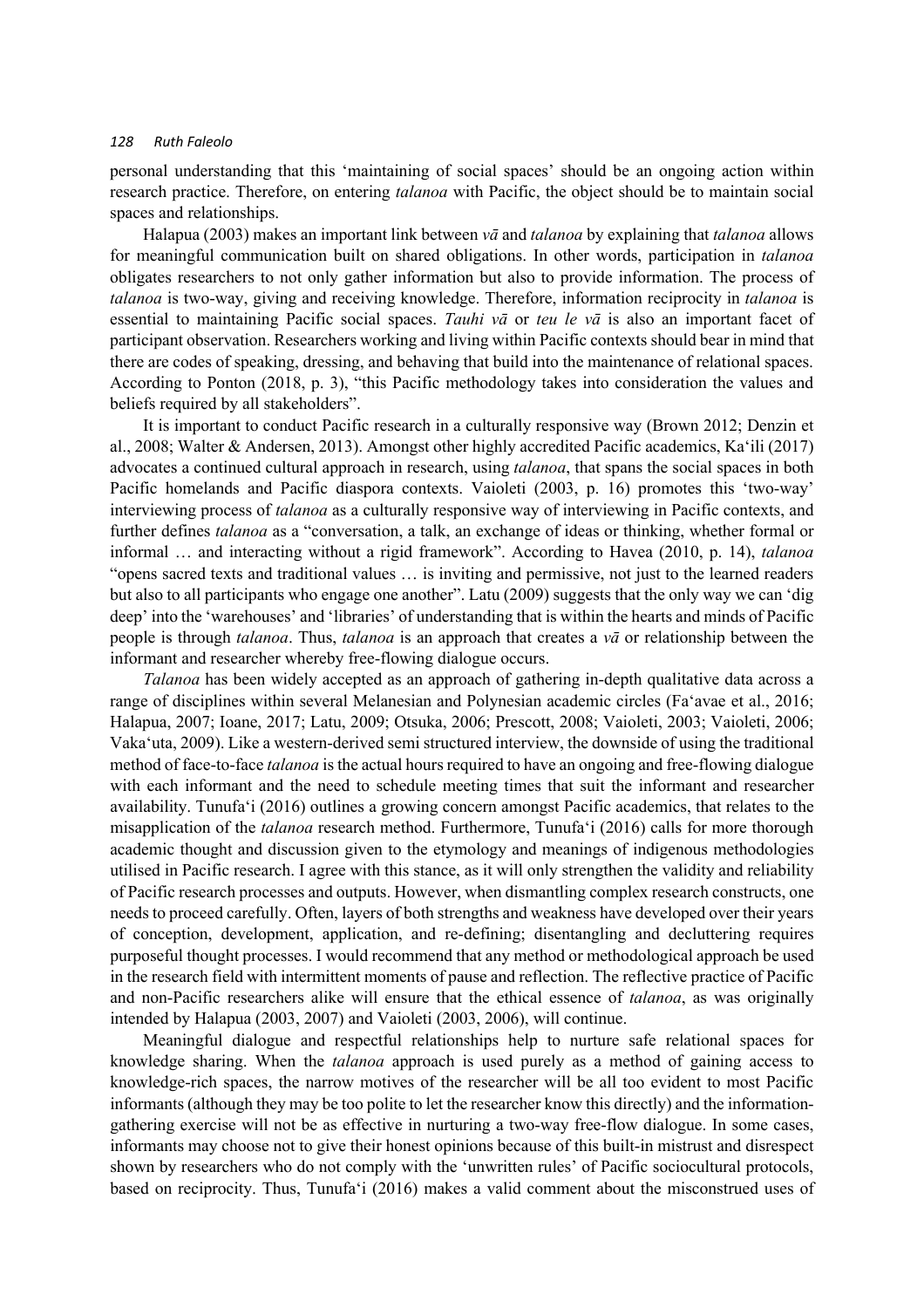*talanoa* and the misconceptions of *talanoa* as a methodology. However, the significance of the *talanoa* approach is that it can help to create spaces of empowerment for both the researcher and the informants if done well (Farrelly & Nabobo-Baba, 2014). The realignment of researcher agendas in their use of *talanoa* will ensure that safe relational spaces for knowledge sharing are nurtured.

Tunufa'i (2016) claims that although *talanoa* remains a useful approach in Pacific research, it is lacking in philosophical rationale and processual clarity; "*Talanoa* is best regarded and used within research as a research tool or method rather than as a research methodology" (p. 238). I suggest the effectiveness of a research tool is dependent on it being in the right hands, and the effectiveness of any research methodology is dependent on the right motives at heart. Farrelly and Nabobo-Baba (2014) promote 'emotions and empathy' as the essential elements in *talanoa.* I would argue that if a researcher has a deep understanding of the core Pacific cultural values of reciprocal respect—*faka'apa'apa<sup>6</sup>* or *fa'aaloalo<sup>7</sup>* —and the skills to implement these values in ways that are both appropriate to the given cultural contexts and meaningful to the people involved, then *talanoa* can be useful as a method of building "beautiful social spaces" (Ka'ili 2017, p. 33) as well as expanding the researcher's and informants' philosophical knowledge spaces through ongoing dialogue. Again, my research seeks to clarify and develop *talanoa* as a research tool and as an overarching approach based on sociocultural beliefs and principles.

Both Mafi (2018) and Pope (2017) utilised Pacific methods and methodologies, including *talanoa*, that were culturally responsive and effective in capturing the essence of what wellbeing meant to their Tongan informants. Like Mafi (2018) and Pope (2017), Enari (2019) has used the *talanoa* approach in a qualitative study of Samoans living in Brisbane. Enari's study has used *talanoa* to capture the perceptions of *fa'a-Sāmoa* held by NZ-born Samoans living in Brisbane. Note, the use of Pacific methods and approaches does not automatically endorse a study as culturally responsive. Researchers must ensure their modus operandi is culturally, and socially respectful, driven by a reciprocity that nurtures sociocultural spaces between researchers and informants. Our methodology frames the way in which we collect, analyse and interpret data. Therefore, reflexivity will help to cultivate *tauhi vā* and *teu le vā* principles within Pacific research contexts.

### **Responding to the call for** *talanoa vā*

The following sections are a list of my responses, as a Pacific researcher, to questions that were posed by the editors who sought contributions to the critical conversations about moving our practice as Pacific researchers online, considering the COVID-19 related impacts on research conducted with Pacific peoples.

How are ethics and engagement honoured during *talanoa* that occurs online (e-*talanoa)*? My general thought on this topical question is that it is our personal beliefs as Pacific researchers that drive our research design and practice. Ethical research carried out by Pacific researchers should aim to accurately capture Pacific people's perspectives, experiences, and voices. Those who own the knowledge we seek and have often given freely should be empowered by our research processes, not disempowered. So ethical research, in my opinion, should promote a freedom for Pacific informants to govern how they will participate in knowledge-sharing practices; our research designs should co-create pathways to knowledge-sharing that align with informants' and our own values and beliefs. This, however, is easier said than done. In my experience, many Pacific informants in my research work have shared similar values with me. Although, at times, some Pacific informants have not shared similar opinions and beliefs, and I have been transparent about these diverging beliefs. Importantly, the truths we seek to publish do not just set the readers free but can also set our informants free—their voices heard, and their thoughts presented accurately. This outcome should motivate us as Pacific researchers—the truth can set people free.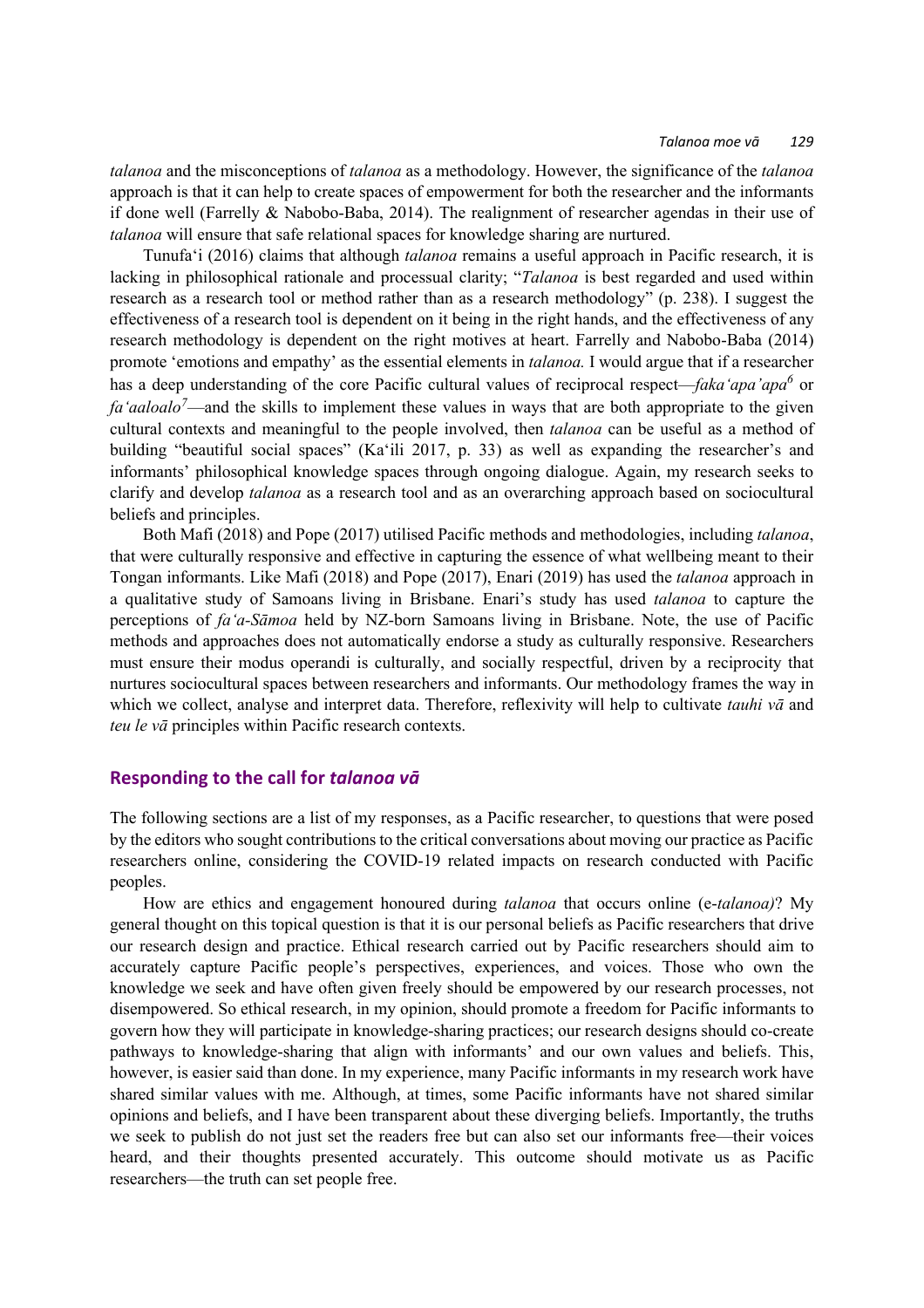What does it mean to honour *vā* and practise Pacific research approaches during COVID-19 and future physical distancing requirements? *Vā* is a way of sharing knowledge. (This is reciprocal and twoway, free flowing and transparent, sometimes light-hearted, built on honesty and upon the understanding that both participants—the knowledge-gatherer and the knowledge-owner—will gain benefits from the reciprocity of dialogue in the knowledge gathering process.) It should be noted here, that often in my online dialogue—e-*talanoa—*both the informant/s and I, as the researcher, have a shared understanding that our dialogue is purposed for the 'greater good'. Often in the times I have carried out research work with Tongans and Samoans in the diaspora communities of Australia and New Zealand, informants have shared their hopes for better outcomes for 'our people' through the co-cultivation of what is usually thought to be just 'common' knowledge in Pacific contexts yet will help to inform non-Pacific peoples about 'us.' The belief of many Pacific informants is that the documenting and formal recognition of their knowledge by Pacific researchers and academics may, in turn, inform policy makers, and other key decision-makers in Australia or New Zealand, who may not have heard their views otherwise. So, it is important for us Pacific researchers and academics to be aware of this inner thought and belief held by informants when they share their stories and ideas. Their knowledge-sharing was not meant for article publications and theses that would accumulate credits on our academic score boards. No, their knowledge-sharing was purposed for so much more; it was given to you/me/us who are in the position of 'researcher' and 'academic' to accurately record and represent their views and allow their voices to be heard. Let us take our research tasks more soberly now as we keep in mind that our work is ultimately for 'others'. It would be wasted knowledge shared with us, if we are just about getting our degrees completed and our research articles published.

More recently, during pandemic times, many informants have said they are glad "someone is writing about the Pacific experience of COVID-19", and that the "people writing about it should be Pacific" themselves. Pacific research, for Pacific, by Pacific. There is value in this research process when *vā* is honoured. So honouring *vā* in our research with Pacific informants, during COVID-19's physical distancing requirements, requires us as Pacific researchers to firstly understand the concept of *vā*; the essence of *vā*, that forms a vital part of Pacific cultural frameworks is built on reciprocity and respect, whether it is in the physical face-to-face communication with Pacific informants or via an online forum that still allows for knowledge-sharing/knowledge-gathering to occur. The first step to honouring the sociocultural relationships between the Pacific researcher and Pacific informants is to understand the philosophy of *vā*. The second step is to understand our responsibility as researchers, to hold respectful attitudes and esteem cultural values, not only in the presence of our informants but to respect them and their knowledge in the way we share research outputs. Many times, I have heard within the Pacific community that they have become "tired of those academics who grab and run" or "the university people just come and go, and we never hear from them again". This is both sad and true. Therefore, we need to continue the reciprocity and respect of *vā*, at all stages of our work as Pacific researchers, during our knowledge-gathering, and later stages of knowledge-analysing and knowledge-output. Respect for the knowledge-owners and respect for their knowledge is demonstrated in how we treat both the owner and the knowledge after the data gathering and analysis process, including the writing and publishing stages.

So, to speak more plainly, *vā* is something that should initially be applied to the thinking processes of the researcher; acknowledging yourself/others and your/their connections to each other. Implementing researcher knowledge of *vā* is a process of further building on the respectful connection established by introducing yourself and acknowledging the other person/s to further elaborate on the connections identified. It is important to be respectful by addressing each other, acknowledging one another, positioning ourselves in our research work and clarifying our purpose before proceeding to the knowledge-sharing and knowledge-gathering. Just as we clothe ourselves in a respectful way, when entering into a face-to-face physical *talanoa*, we ought to remember to clothe ourselves with a holistic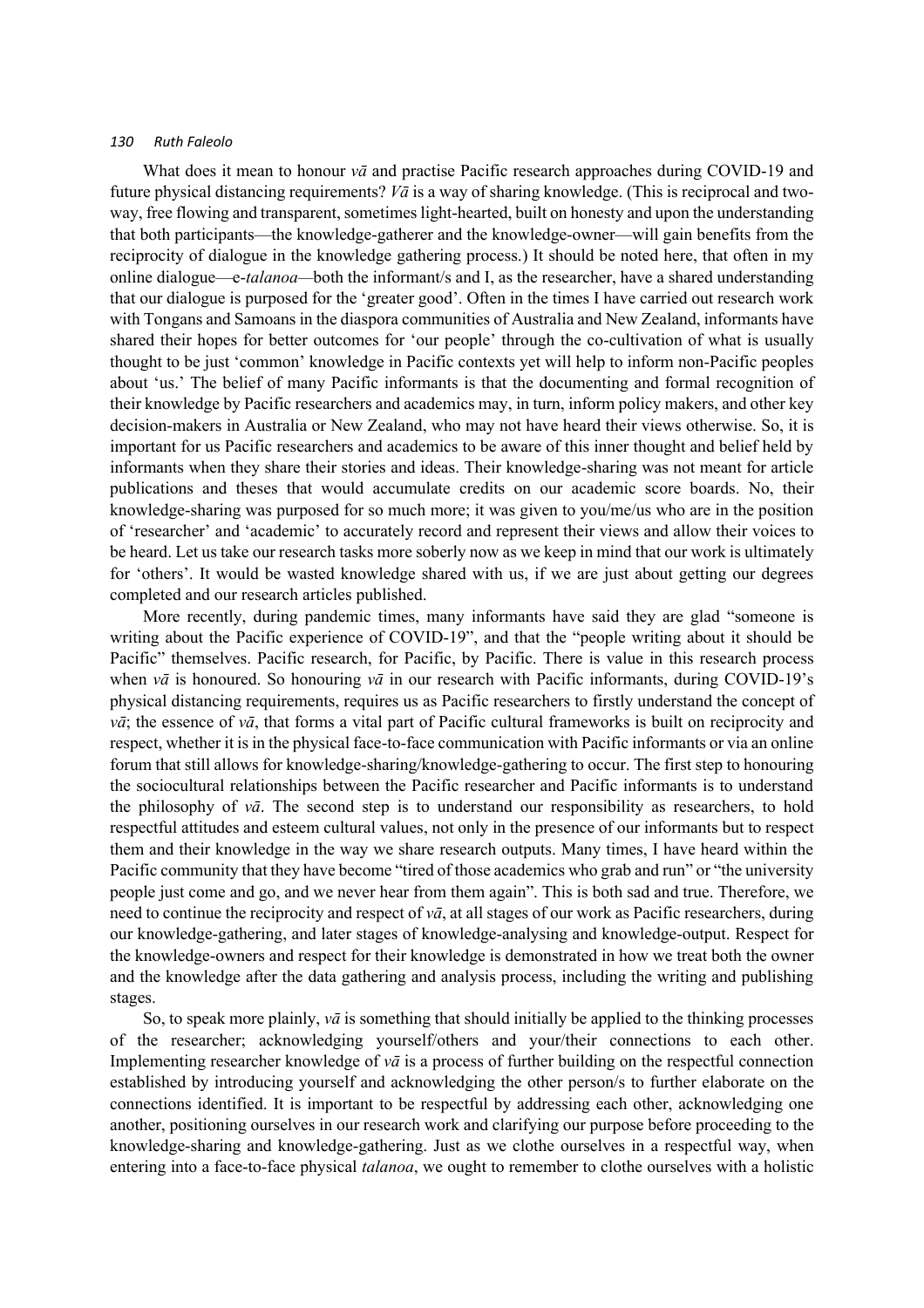knowledge of who we are as Pacific researchers. This is how we prepare ourselves in a respectful way, mentally and spiritually.

Acknowledging your social spatial relationship with your Pacific informants is an important connection made by saying, "This is me; this is where I come from; this is how we are linked." Understand the importance of introducing who you are, making genealogical links to your ancestors and origins. Village names, family names, even stories attached these two aspects of who you are is meaningful to building *vā* that will lead to fruitful *talanoa*. Your clarity about who you are will make your positionality visible to others, allowing for the deep knowledge-sharing process to begin. Once you have established this first point of *vā*, you proceed to the application of this understanding of connection to your *talanoa* or e-*talanoa*.

How should Pacific research engage researchers and informants online? With COVID-19 social restrictions increasingly impeding on traditional methods of research practice, there is a growing need to establish ethical methods of knowledge-gathering and culturally appropriate ways of carrying out research online. To find a way forward for our Pacific peoples to engage online for research purposes, we must consider the essence of what defines our research approach. This approach should be mindful of the knowledge-owners and their values, beliefs, and current uses of online platforms. There are significant considerations to be had prior to research engagement online.

As I have discovered in my recent PhD study of multi-sited Pacific groups, online engagement is a new form of communication that does not necessary do away with the tried-and-true methods of connecting and collectively progressing. Building on a shared practice of *vā* and the maintenance of important sociocultural spaces requires us to firstly engage as researchers with Pacific values and beliefs in a reflexive way. Firstly, by understanding what my own values and beliefs are as a Pacific researcher. Secondly, by understanding what my Pacific informants' values and beliefs are. Thirdly, by understanding that these two entities may connect/clash/combine and influence both the researcher and/or researched. Fourthly, by understanding that *talanoa* is impacted by all the above and that as a Pacific researcher we often do not always see the intricacies and happenings that are noteworthy—we have become too familiar with these things as Pacific people living in the same environments as our informants. So being present, listening more than we speak. Remaining purposeful and observant of the small things can help us tell the bigger stories. I found that noting down the initial 'small talk', what they were cooking/eating while we spoke, what was displayed behind them while on Zoom, or their daily scheduled activities that were occurring as we spoke, was as important as the specifics about a focused topic on our e-*talanoa* agenda*.* These little things, often taken for granted as daily background noise, are actually significant to our knowledge-gathering. Write these down! Straight after each *talanoa* or e-*talanoa* session, write about your observations of what was happening during the dialogue and, if possible, give these back to your informants to read. They may call your bluff, or they may acknowledge your insights. Either way, their feedback is valuable and will pave the way to better understandings. Engaging in reflexive practices as a Pacific researcher will identify our thought processes, perceptions, experiences, and inner voices that influence our research approach.

What are the tensions and complexities associated with the practice of Indigenous approaches in online research? Using Pacific methods of research and Indigenous approaches online will present tensions if the approach is disrespectful and demeaning to those who own the knowledge and if the knowledge is inaccurately presented. How we respond to such tensions that may arise from the development of Pacific knowledge-sharing practices online will determine whether we keep our Pacific voices drowned out by the misinterpretations and politics of staying victimised, or whether we keep speaking loudly until our voices are heard above the noise and our shared resolve to bring forth transparent communication succeeds. In the end, we choose.

As with *talanoa*, e-*talanoa* is driven by a two-way dialogue that is ongoing. When we capture research outputs at any given point of time, we must be mindful as researchers that the dialogue has not finished. In my own research, although I stopped collecting information for my PhD officially, it was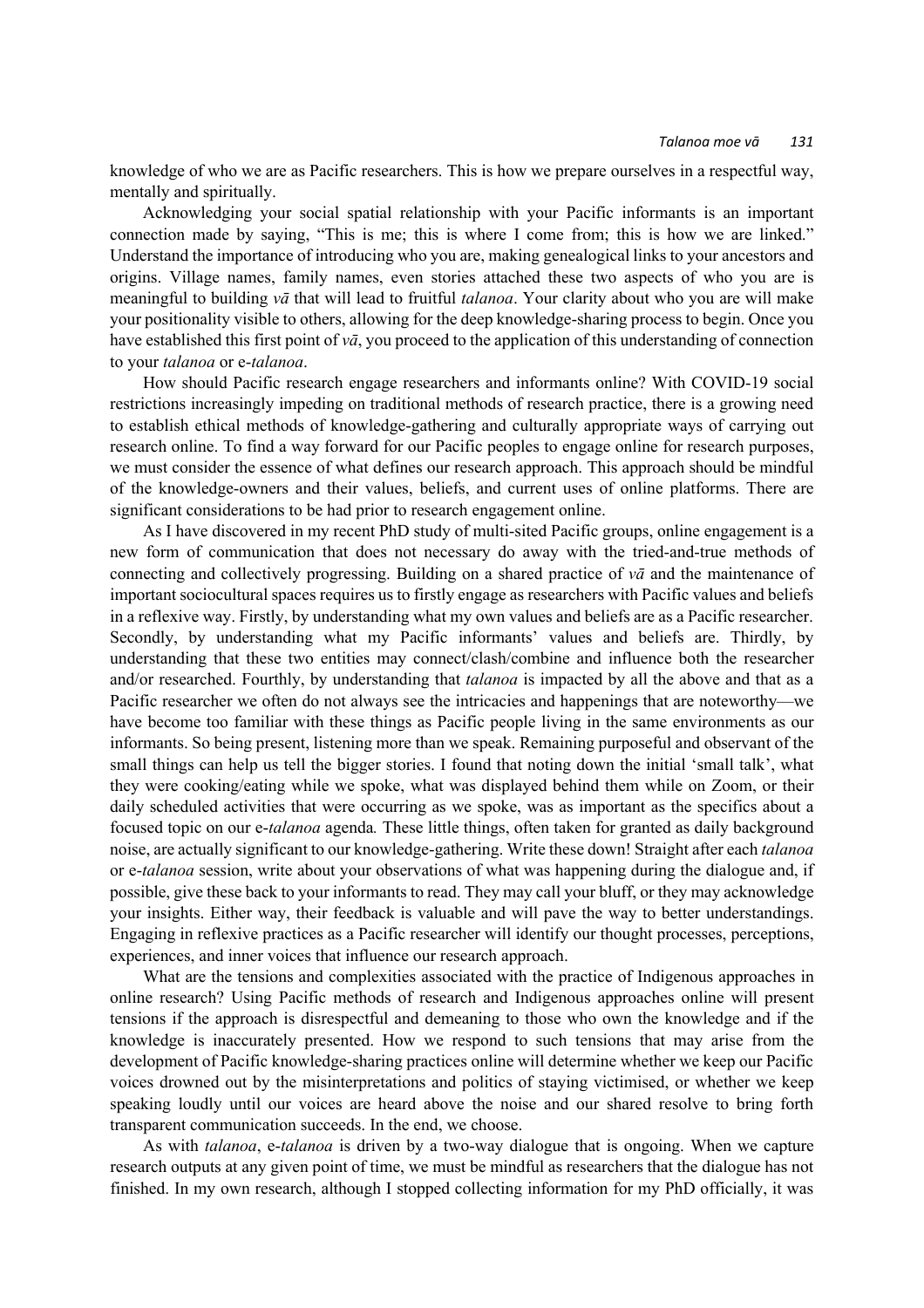not like I could just 'turn off' my communications with people that I had built a *vā* with over the four years of research work. I remember telling my supervisors at the end of the third year that I was still in communication with my collectives, both online and offline. At first, they advised me: "Let them know that your research is finished and that you will no longer require their participation." I explained to them that it is not the way you relate with Pacific peoples, but I will post on my page a 'thank you statement' to bring closure and to alert all informants to the fact that the study was complete. Two years later, my supervisors were surprised to hear that I was still getting invitations to attend community events and some informants had continued to stay in touch. I informed my advisors again that once you begin building *vā*, it was usually for life. They were amazed but could see that Pacific research was a totally different ball game from what they had initially understood it to be. I too was learning that the *vā* I had built with my informants was not just about the research, it was us continuing the dialogue that ranged and diversified as the years went on.

Although we gather knowledge, process knowledge, and provide 'snapshots' of Pacific knowledge shared, we also understand that the dialogue online can continue, with the consent of both parties, and an understanding between both that there is still a knowledge gathering or knowledge processing happening. These objectives must remain transparent. It is a very new ball game and one that I am learning to appreciate as a more in-depth and accurate approach to longitudinal research with our people. Their stories, their time, their way. So far, they have had the control, and I have had the flexibility to select and write as well as share with them what has been produced along the way, both from my PhD study as well as the new research work that I have begun in my postdoctoral work.

### **Concluding thoughts**

This discussion has considered how the methods/methodologies of *talanoa* and *vā* can be successfully used online by Pacific researchers to respond to the pandemic's effect on the traditional face-to-face physical spaces used in knowledge-sharing. It is vital that as Pacific researchers, we fully comprehend the research concepts of *talanoa* and *vā* before we utilise them. Although it is evident from my own journey as a Pacific researcher that there is still much to learn and that we do not ever arrive at a point in our learning journeys as Pacific knowledge gatherers and Pacific knowledge co-cultivators where we think, "Oh yes, I have got this one sorted and there is nothing else to learn", because such a closed mindset would be detrimental to the work that needs to be done here. It is important to understand how the concepts of *talanoa* and *vā* work together, but we must bear in mind that as our knowledge-gathering processes continue onto the virtual spaces of communication, we continually apply reflexive research practices and ask ourselves the 'big questions'. Are our methods and approaches still fulfilling our purpose and calling as Pacific researchers? We will inevitably find that change is required. *Talanoa moe vā* will necessarily adapt to the virtual spaces where our Pacific peoples are sharing and cultivating important knowledge.

### **References**

Anae, M. (2016). Teu le vā: Samoan relational ethics. *Knowledge Cultures, 4*(3), 117–130. Banivanua Mar, T. (2015). Shadowing imperial networks: Indigenous mobility and Australia's Pacific past. *Australian Historical Studies, 46*(3), 340–355. https://doi.org/10.1080/1031461X.2015.1076012

Brown, D. (Ed.). (2012). *Indigenising knowledge for current and future generations: Symposium proceedings, March 2012*. Ngā Pae o te Māramatanga, New Zealand's Indigenous Centre of Research Excellence, The University of Auckland.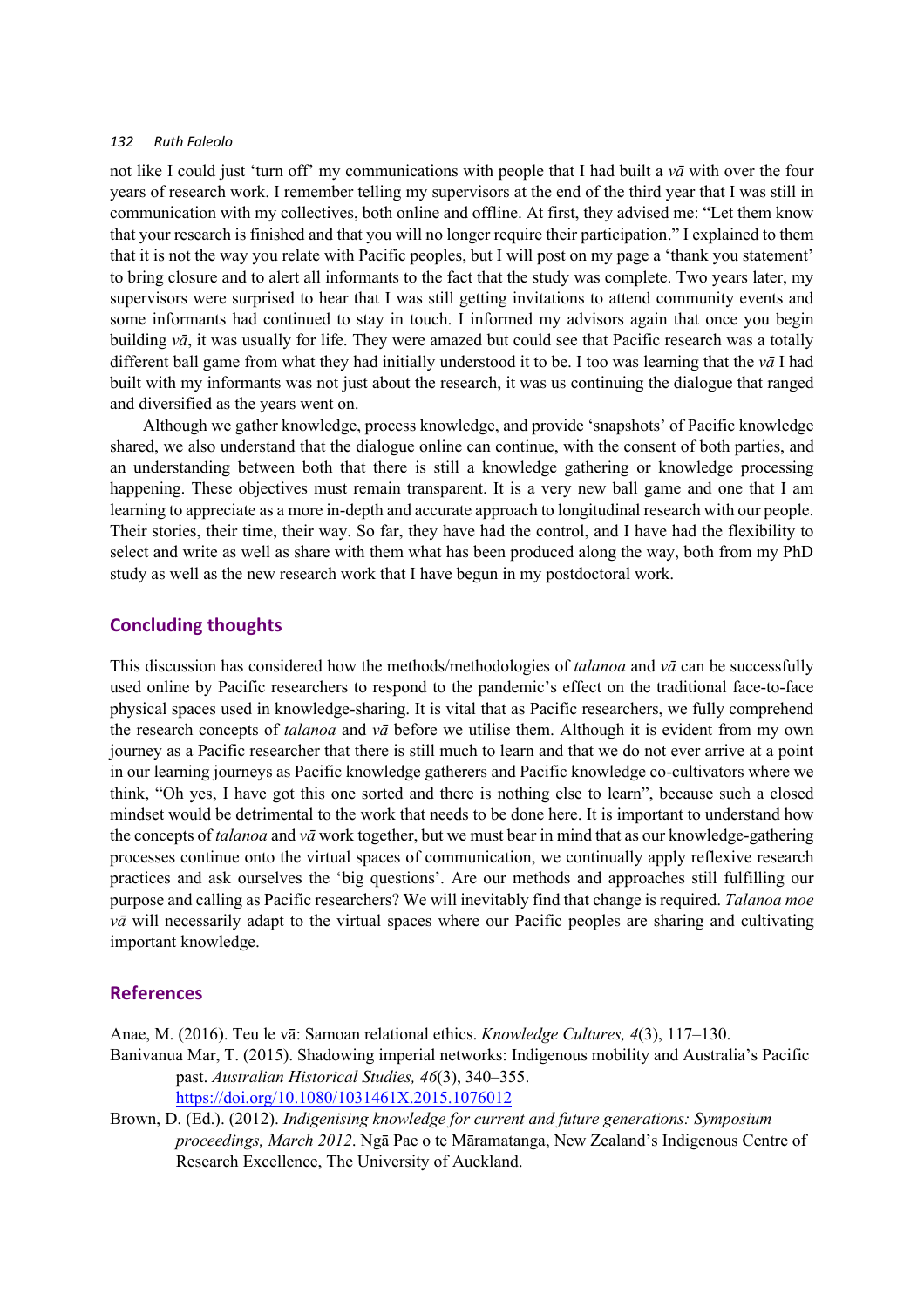- Denzin, N. K., Lincoln, Y. S., & Smith, L. T. (Eds.). (2008). *Handbook of critical and indigenous methodologies*. Sage. https://doi.org/10.4135/9781483385686
- Enari, D. (2019). *Fa'a saymore—from promised land to dream land: Perceptions of fa'a Samoa by New Zealand born Samoans in Brisbane, Australia*. [Working paper presented 1 August 2019 at the UQ Anthropology Seminar Series]. University of Queensland.
- Enari, D., & Matapo, J. (2020). Pasifika education innovation during the COVID-19 pandemic. *MAI, 9*(4), 7–11. https://doi.org/10.20507/MAIJournal.2020.9.4.2
- Fa'avae, D., Jones, A., & Manu'atu, L. (2016). Talanoa'i 'a e talanoa: Talking about talanoa. *AlterNative, 12*(2), 138–150. https://doi.org/10.20507/AlterNative.2016.12.2.3
- Faleolo, R. L. (2016). Pasifika trans-Tasman migrant perspectives of well-being in Australia and New Zealand. *Pacific Asia Inquiry Journal*, *7*(1, Fall), 63–74.
- Farrelly, T., & Nabobo-Baba, U. (2014). Talanoa as empathic apprenticeship. *Asia Pacific Viewpoint, 55*(3), 319–330. https://doi.org/10.1111/apv.12060
- Halapua, S. (2003). *Walking the knife-edged pathways to peace.* Inaugural public lecture of the Ratu Mara Friendship Foundation. http://www.pireport.org/articles/2003/07/08/walking-knifeedged-pathways-peace
- Halapua, S. (2007). Talanoa—talking from the heart. *SGI Quarterly, 47*, 9–10.
- Havea, J. (Ed.). (2010). *Talanoa ripples: Across borders, cultures, disciplines*. Massey University Pasifika@Massey.
- Ioane, J. (2017). Talanoa with Pasifika youth and their families. *New Zealand Journal of Psychology, 46*(3), 38–45.
- Ka'ili, T. O. (2008). *Tauhi vā: Creating beauty through the art of sociospatial relations* [Unpublished doctoral dissertation]. University of Washington.
- Ka'ili, T.O. (2017). *Marking indigeneity: The Tongan art of sociospatial relations*. The University of Arizona Press. https://doi.org/10.2307/j.ctt1t89kr9
- Latu, M. (2009). *Talanoa: A contribution to the teaching and learning of Tongan primary school children in New Zealand* [Master's thesis]. Auckland University of Technology.
- Mafi, S. F. (2018). *Ko e talanoa fekau'aki pea moe mo'ui kakato 'o e mātu'a Tonga nofo Nu'usila: The perspectives of wellbeing of older Tongan people living in New Zealand: A qualitative study* [Master's thesis]. Victoria University of Wellington.
- Otsuka, S. (2006). Talanoa research: Culturally appropriate research design in Fiji. In *Proceedings of the Australian Association for Research in Education (AARE) 2005 International Education Research Conference: Creative Dissent-Constructive Solutions.* https://www.aare.edu.au/data/publications/2005/ots05506.pdf
	-
- Ponton, V. (2018). Utilizing Pacific methodologies as inclusive practice. *SAGE Open,* July– September. https://doi.org/10.1177/2158244018792962
- Pope, S. T. (2017). *The intergenerational views of wellbeing amongst Tongan women in New Zealand* [Master's thesis]. The University of Auckland.
- Prescott, S. M. (2008). Using talanoa in Pacific business research in New Zealand experience with Tongan entrepreneurs. *AlterNative, 4*(1), 127–148. https://doi.org/10.1177/117718010800400111
- Tunufa'i, L. (2016). Pacific research: Rethinking the talanoa 'methodology.' *New Zealand Sociology, 31*(7), 227–239.

https://www.researchgate.net/publication/316557360 Pacific research Rethinking t he\_talanoa\_'Methodology'

Vaioleti, T. M. (2003). *Talanoa research methodology: A developing position on Pacific research* [Paper presentation]. The Pacific Research Education Symposium. University of Waikato.